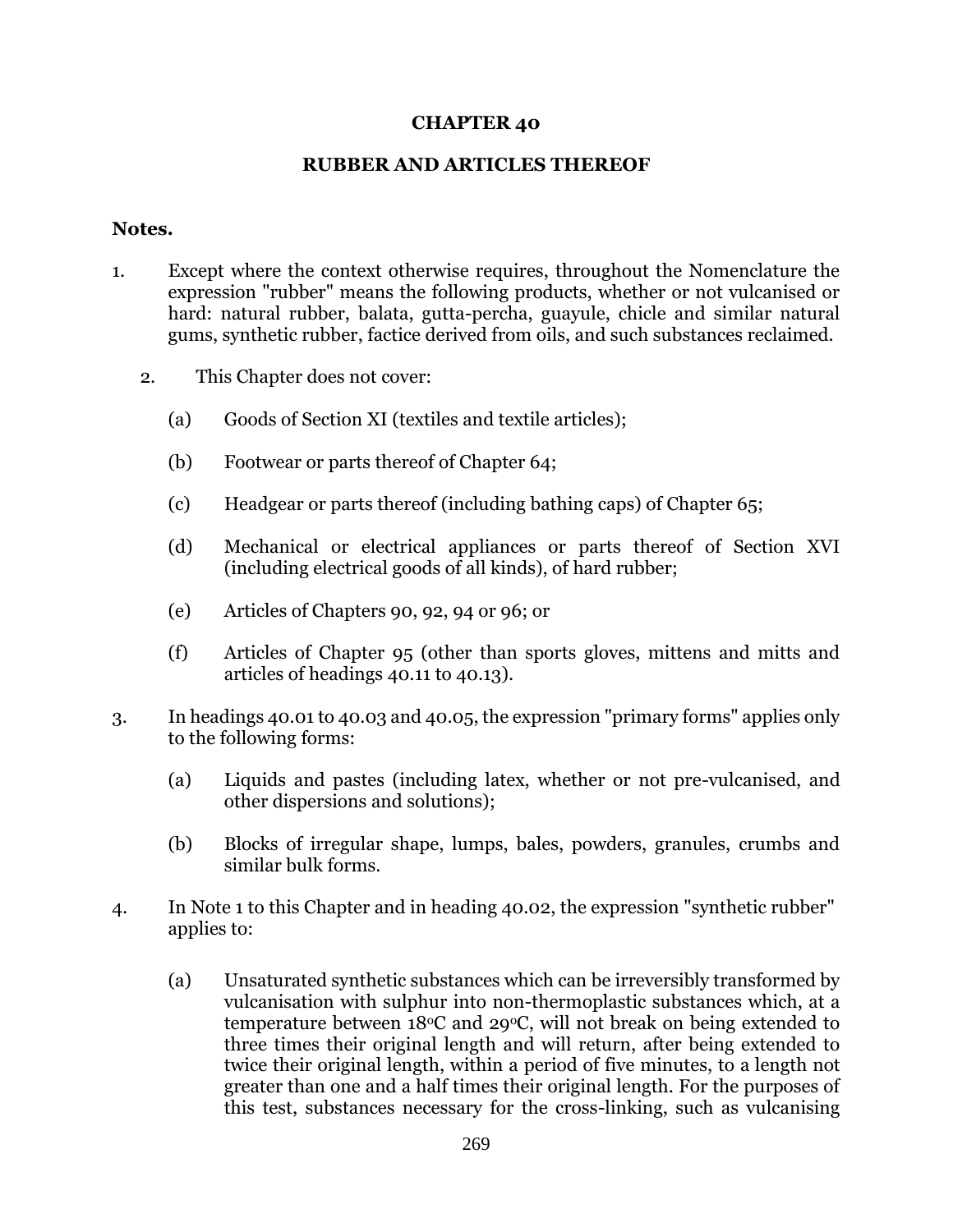activators or accelerators, may be added; the presence of substances as provided for by Note 5(B)(ii) and (iii) is also permitted. However, the presence of any substances not necessary for the cross-linking, such as extenders, plasticisers and fillers, is not permitted;

- (b) Thioplasts (TM); and
- (c) Natural rubber modified by grafting or mixing with plastics, depolymerised natural rubber, mixtures of unsaturated synthetic substances with saturated synthetic high polymers provided that all the above-mentioned products comply with the requirements concerning vulcanisation, elongation and recovery in (a) above.
- 5. (A) Headings 40.01 and 40.02 do not apply to any rubber or mixture of rubbers which has been compounded, before or after coagulation, with:
	- (i) vulcanising agents, accelerators, retarders or activators (other than those added for the preparation of pre-vulcanised rubber latex);
	- (ii) pigments or other colouring matter, other than those added solely for the purpose of identification;
	- (iii) plasticisers or extenders (except mineral oil in the case of oil-extended rubber), fillers, reinforcing agents, organic solvents or any other substances, except those permitted under (B);
	- (B) The presence of the following substances in any rubber or mixture of rubbers shall not affect its classification in heading 40.01 or 40.02, as the case may be, provided that such rubber or mixture of rubbers retains its essential character as a raw material:
		- (i) emulsifiers or anti-tack agents;
		- (ii) small amounts of breakdown products of emulsifiers;
		- (iii) very small amounts of the following: heat-sensitive agents (generally for obtaining thermosensitive rubber latexes), cationic surface-active agents (generally for obtaining electro-positive rubber latexes), antioxidants, coagulants, crumbling agents, freeze-resisting agents, peptisers, preservatives, stabilisers, viscosity-control agents, or similar special-purpose additives.
- 6. For the purposes of heading 40.04, the expression "waste, parings and scrap" means rubber waste, parings and scrap from the manufacture or working of rubber and rubber goods definitely not usable as such because of cutting-up, wear or other reasons.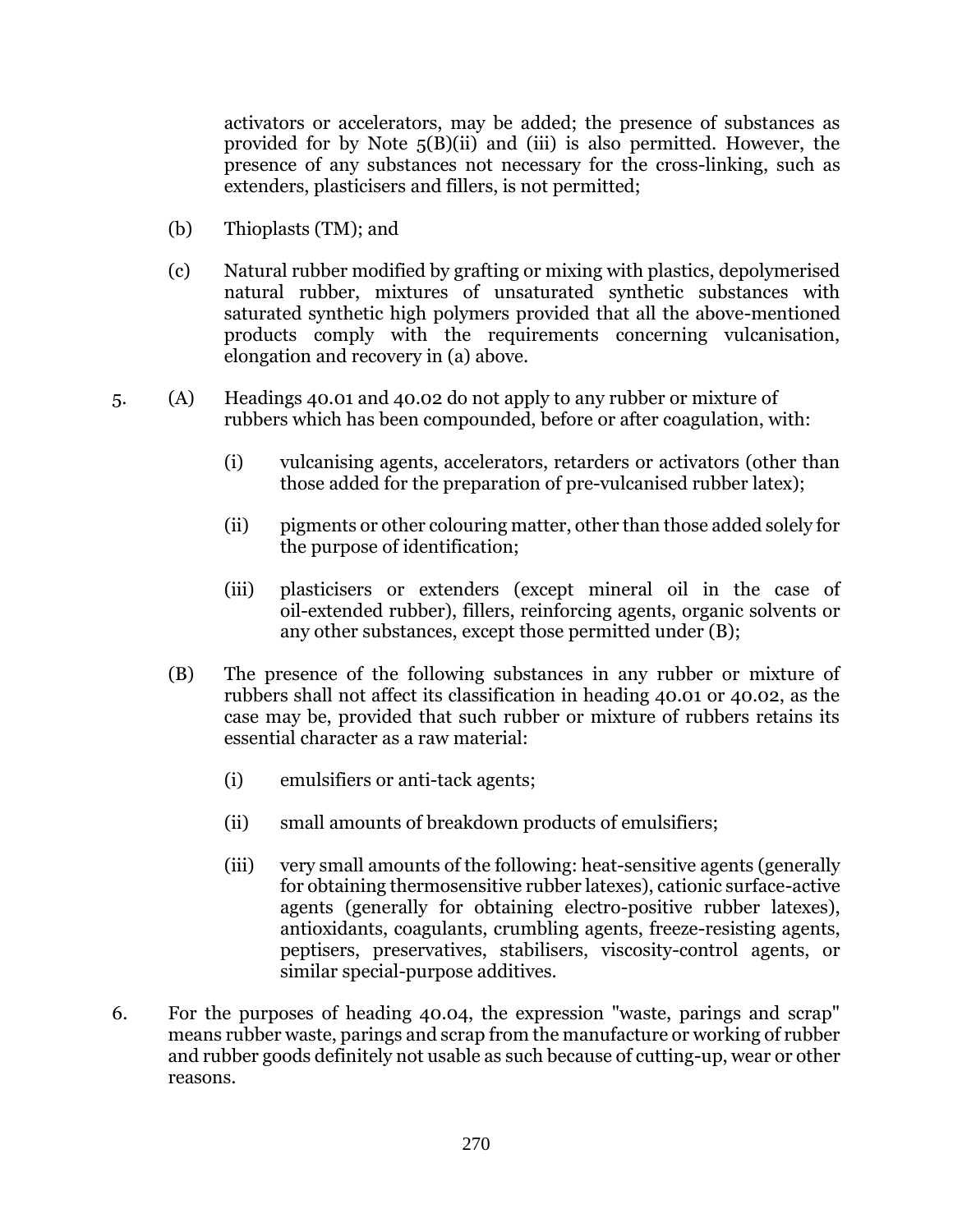- 7. Thread wholly of vulcanised rubber, of which any cross-sectional dimension exceeds 5 mm, is to be classified as strip, rods or profile shapes, of heading 40.08.
- 8. Heading 40.10 includes conveyor or transmission belts or belting of textile fabric impregnated, coated, covered or laminated with rubber or made from textile yarn or cord impregnated, coated, covered or sheathed with rubber.
- 9. In headings 40.01, 40.02, 40.03, 40.05 and 40.08, the expressions "plates", "sheets" and "strip" apply only to plates, sheets and strip and to blocks of regular geometric shape, uncut or simply cut to rectangular (including square) shape, whether or not having the character of articles and whether or not printed or otherwise surface-worked, but not otherwise cut to shape or further worked.

In heading 40.08 the expressions "rods" and "profile shapes" apply only to such products, whether or not cut to length or surface-worked but not otherwise worked.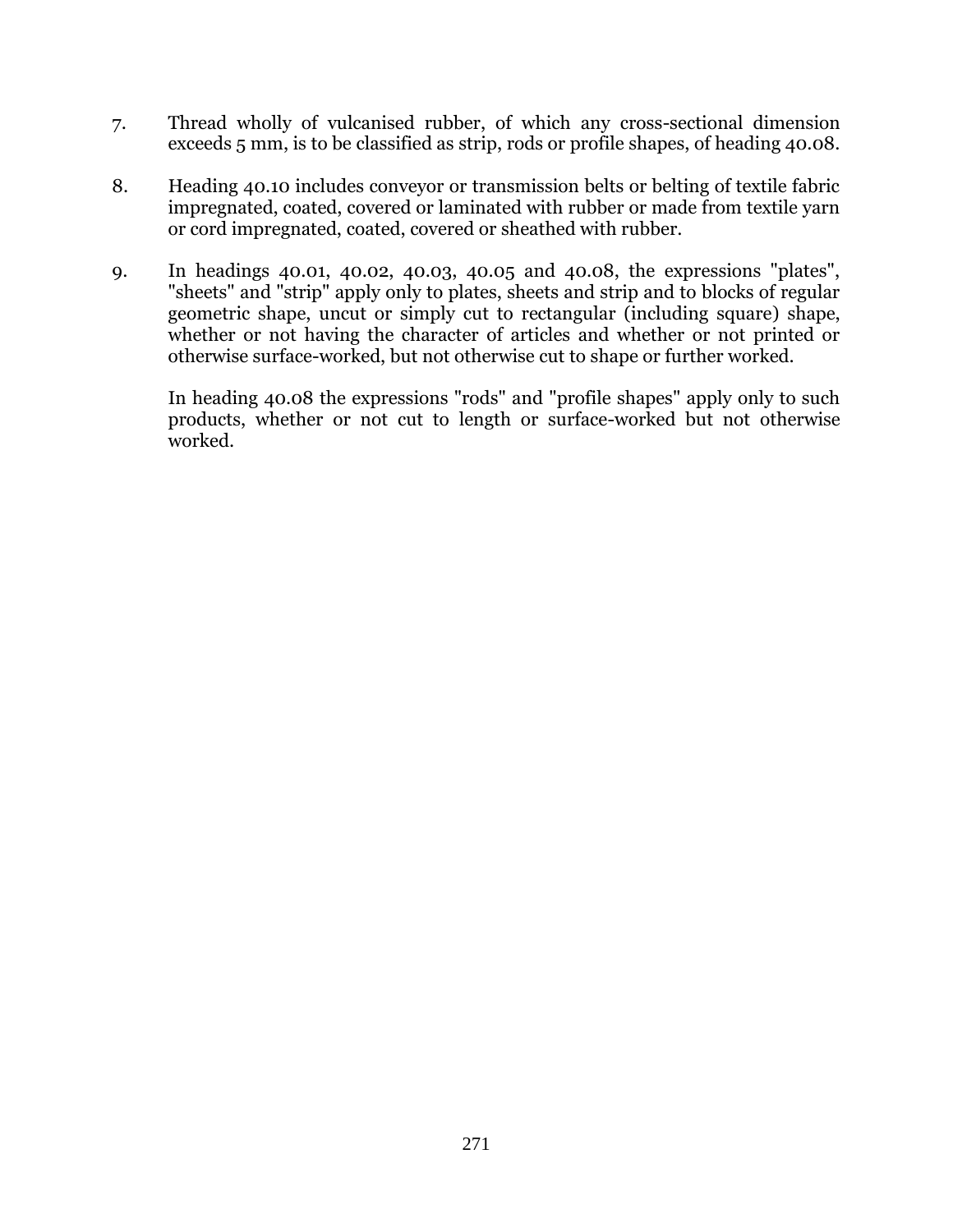| <b>HS</b> | <b>CET</b>     | PR <sub>1</sub> | <b>DESCRIPTION OF GOODS</b>                                                                                                                              | <b>DUTY</b><br><b>RATE</b> | <b>UNIT</b> | <b>SITC</b><br><b>REV4</b> |
|-----------|----------------|-----------------|----------------------------------------------------------------------------------------------------------------------------------------------------------|----------------------------|-------------|----------------------------|
| 40.01     |                |                 | Natural rubber, balata, gutta-percha, guayule, chicle<br>and similar natural gums, in primary forms or in<br>plates, sheets or strip.                    |                            |             |                            |
| 4001.10   | $00\,$         |                 | - Natural rubber latex, whether or not pre-vulcanized                                                                                                    | 5%                         | kg          | 231.1                      |
| 4001.20   |                |                 | - Natural rubber in other forms:                                                                                                                         |                            |             |                            |
| 4001.21   | $00\,$         |                 | - - Smoked sheets                                                                                                                                        | 5%                         | kg          | 231.21                     |
| 4001.22   | 00             |                 | - - Technically specified natural rubber (TSNR)                                                                                                          | 5%                         | kg          | 231.25                     |
| 4001.29   | $00\,$         |                 | - - Other                                                                                                                                                | 5%                         | kg          | 231.29                     |
| 4001.30   | $00\,$         |                 | - Balata, gutta-percha, guayule, chicle and similar natural<br>gums                                                                                      | 5%                         | kg          | 231.3                      |
| 40.02     |                |                 | Synthetic rubber and factice derived from oils, in                                                                                                       |                            |             |                            |
|           |                |                 | primary forms or in plates, sheets or strip; mixtures<br>of any product of heading No. 40.01 with any<br>product of this heading, in primary forms or in |                            |             |                            |
|           |                |                 | plates, sheets or strip.                                                                                                                                 |                            |             |                            |
| 4002.10   |                |                 | - Styrene-butadiene rubber (SBR); carboxylated<br>styrene-butadiene rubber (XSBR):                                                                       |                            |             |                            |
| 4002.11   | 00             |                 | - - Latex                                                                                                                                                | 5%                         | kg          | 232.11                     |
| 4002.19   | 00             |                 | - - Other                                                                                                                                                | 5%                         | kg          | 232.119                    |
| 4002.20   | $00\,$         |                 | - Butadiene rubber (BR)                                                                                                                                  | 5%                         | kg          | 232.12                     |
| 4002.30   |                |                 | - Isobutene-isoprene (butyl) rubber (IIR);                                                                                                               |                            |             |                            |
|           |                |                 | halo- isobutene-isoprene rubber (CIIR or BIIR):                                                                                                          |                            |             |                            |
| 4002.31   | $00\,$         |                 | - - Isobutene-isoprene (butyl) rubber (IIR)                                                                                                              | 5%                         | kg          | 232.131                    |
| 4002.39   | 00             |                 | - - Other                                                                                                                                                | 5%                         | kg          | 232.139                    |
| 4002.40   |                |                 | - Chloroprene (chlorobutadiene) rubber (CR):                                                                                                             |                            |             |                            |
| 4002.41   | 0 <sub>0</sub> |                 | $-$ - Latex                                                                                                                                              | 5%                         | kg          | 232.141                    |
| 4002.49   | 00             |                 | - - Other                                                                                                                                                | 5%                         | kg          | 232.149                    |
| 4002.50   |                |                 | - Acrylonitrile-butadiene rubber (NBR):                                                                                                                  |                            |             |                            |
| 4002.51   | 00             |                 | - - Latex                                                                                                                                                | 5%                         | kg          | 232.151                    |
| 4002.59   | $00\,$         |                 | - - Other                                                                                                                                                | 5%                         | kg          | 232.159                    |
| 4002.60   | 00             |                 | - Isoprene rubber (IR)                                                                                                                                   | 5%                         | kg          | 232.16                     |
| 4002.70   | $00\,$         |                 | - Ethylene-propylene-non-conjugated diene rubber (EPDM)                                                                                                  | 5%                         | kg          | 232.17                     |
| 4002.80   | $00\,$         |                 | - Mixtures of any product of heading 40.01 with any product<br>of this heading                                                                           | 5%                         | kg          | 232.18                     |
| 4002.90   |                |                 | - Other:                                                                                                                                                 |                            |             |                            |
| 4002.91   | $00\,$         |                 | - - Latex                                                                                                                                                | 5%                         | kg          | 232.191                    |
| 4002.99   | $00\,$         |                 | - - Other                                                                                                                                                | 5%                         | kg          | 232.199                    |
| 4003.00   | $\bf{00}$      |                 | Reclaimed rubber in primary forms or in plates, sheets<br>or strip.                                                                                      | 5%                         | kg          | 232.21                     |
| 4004.00   | 00             |                 | Waste, parings and scrap of rubber (other than hard                                                                                                      | 5%                         | kg          | 232.22                     |
|           |                |                 | rubber) and powders and granules obtained therefrom.                                                                                                     |                            |             |                            |
| 40.05     |                |                 | Compounded rubber, unvulcanised, in primary<br>forms or in plates, sheets or strip.                                                                      |                            |             |                            |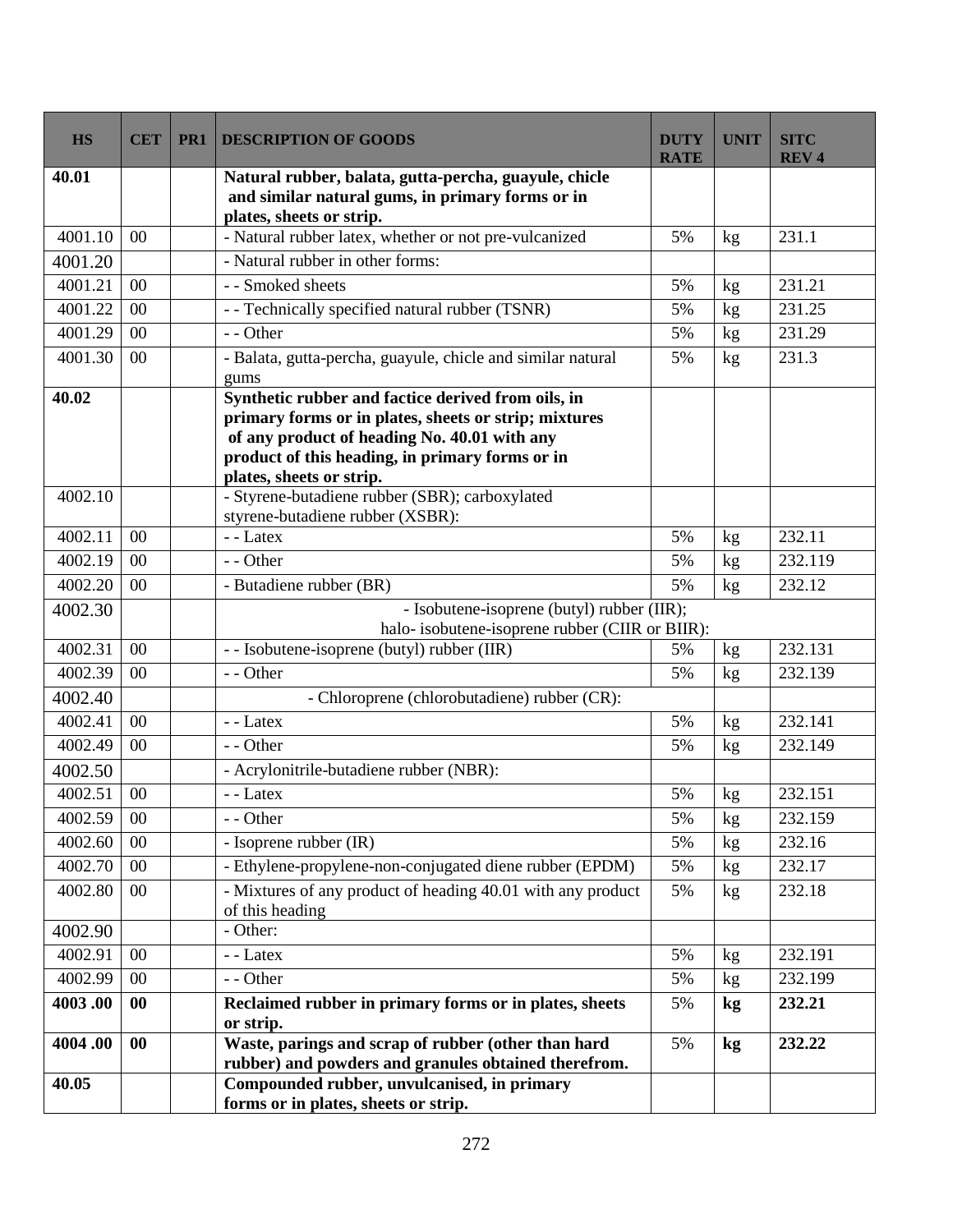| $\overline{4005.10}$ | 00     | - Compounded with carbon black or silica                                                                                                          | 5%  | kg | 621.11  |
|----------------------|--------|---------------------------------------------------------------------------------------------------------------------------------------------------|-----|----|---------|
| 4005.20              | 00     | - Solutions; dispersions other than those of subheading<br>4005.10                                                                                | 5%  | kg | 621.12  |
| 4005.90              |        | - Other:                                                                                                                                          |     |    |         |
| 4005.91              | 00     | - - Plates, sheets and strip:                                                                                                                     |     |    |         |
| 4005.91              | 10     | - - - Sheets for tyre repair                                                                                                                      | 15% | kg | 621.191 |
| 4005.91              | 90     | $--$ Other                                                                                                                                        | 5%  | kg | 621.192 |
| 4005.99              | 00     | $-$ - Other                                                                                                                                       | 5%  | kg | 621.199 |
| 40.06                |        | Other forms (for example, rods, tubes and profile                                                                                                 |     |    |         |
|                      |        | shapes) and articles (for example, discs and rings),                                                                                              |     |    |         |
| 4006.10              | 00     | of unvulcanised rubber.<br>- "Camel-back" strips for retreading rubber tyres                                                                      | 15% | kg | 621.21  |
| 4006.90              | $00\,$ | - Other                                                                                                                                           | 5%  |    | 621.29  |
| 4007.00              | 00     | Vulcanised rubber thread and cord.                                                                                                                | 5%  | kg | 621.31  |
|                      |        |                                                                                                                                                   |     | kg |         |
| 40.08                |        | Plates, sheets, strip, rods and profile shapes, of<br>vulcanized rubber other than hard rubber.                                                   |     |    |         |
| 4008.10              |        | - Of cellular rubber:                                                                                                                             |     |    |         |
| 4008.11              | 00     | - - Plates, sheets and strip                                                                                                                      | 15% | kg | 621.321 |
| 4008.19              | 00     | - - Other                                                                                                                                         | 15% | kg | 621.329 |
| 4008.20              |        | - Of non-cellular rubber:                                                                                                                         |     |    |         |
| 4008.21              | 00     | - - Plates, sheets and strip                                                                                                                      | 15% | kg | 621.331 |
| 4008.29              | 00     | - - Other                                                                                                                                         | 15% | kg | 621.339 |
|                      |        |                                                                                                                                                   |     |    |         |
| 40.09                |        | Tubes, pipes and hoses, of vulcanized rubber other<br>than hard rubber, with or without their fittings (for<br>example, joints, elbows, flanges). |     |    |         |
| 4009.10              |        | - Not reinforced or otherwise combined with other<br>materials:                                                                                   |     |    |         |
| 4009.11              | 00     | - - Without fittings                                                                                                                              | 5%  | kg | 621.46  |
| 4009.12              | 00     | - With fittings                                                                                                                                   | 5%  | kg | 621.461 |
| 4009.20              |        | - Reinforced or otherwise combined only with metal:                                                                                               |     |    |         |
| 4009.21              | $00\,$ | - - Without fittings                                                                                                                              | 5%  | kg | 621.463 |
| 4009.22              | 00     | - - With fittings                                                                                                                                 | 5%  | kg | 621.45  |
| 4009.30              |        | - Reinforced or otherwise combined only with textile                                                                                              |     |    |         |
| 4009.31              | $00\,$ | materials:<br>- - Without fittings                                                                                                                | 5%  | kg | 621.46  |
| 4009.32              | $00\,$ | - - With fittings                                                                                                                                 | 5%  | kg | 621.47  |
| 4009.40              |        | - Reinforced or otherwise combined with other materials:                                                                                          |     |    |         |
| 4009.41              | 00     | - - Without fittings                                                                                                                              | 5%  | kg | 621.48  |
| 4009.42              | $00\,$ | - - With fittings                                                                                                                                 | 5%  | kg | 621.49  |
| 40.10                |        | Conveyor or transmission belts or belting, of                                                                                                     |     |    |         |
| 4010.10              |        | vulcanized rubber.<br>- Conveyor belts or belting:                                                                                                |     |    |         |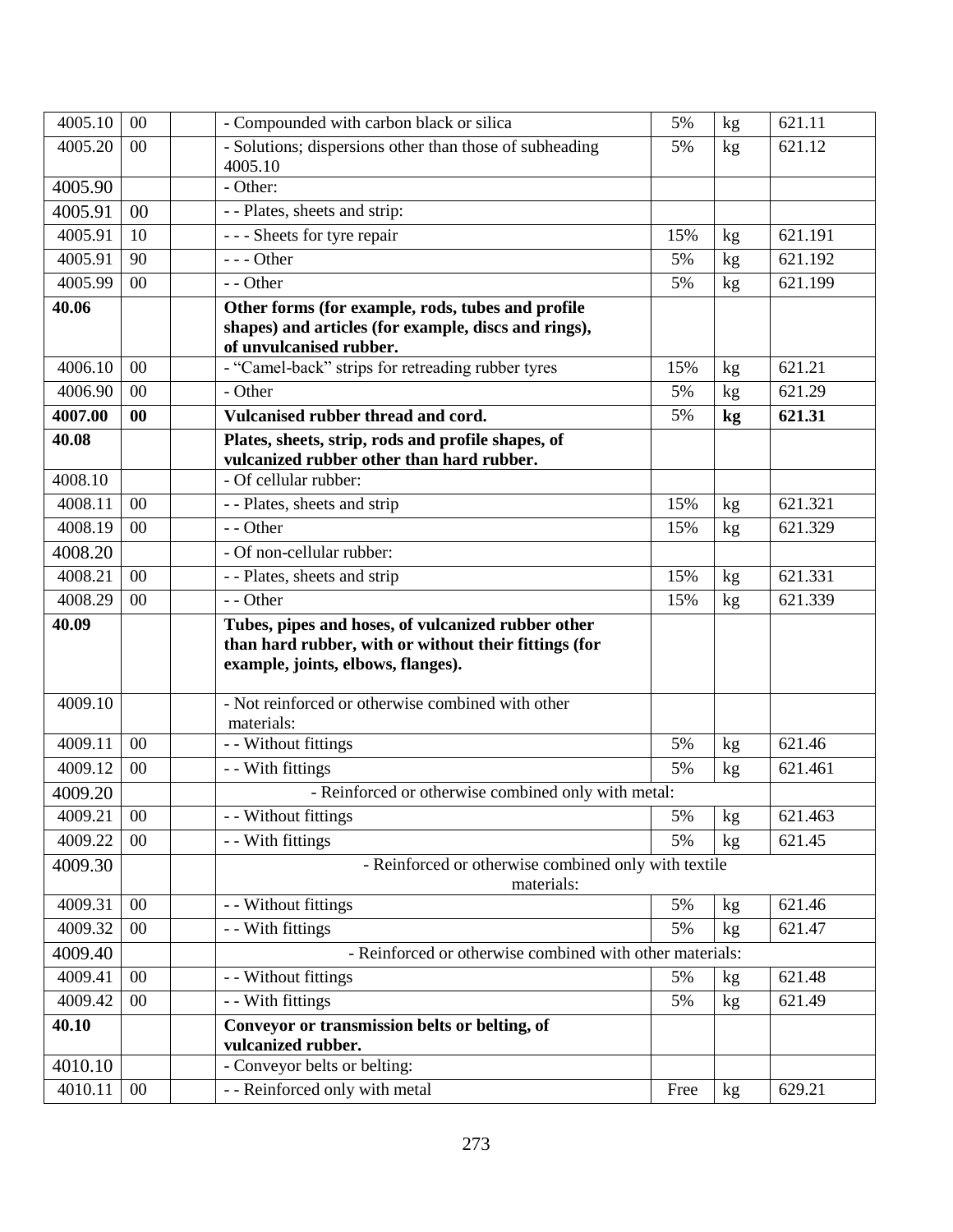| 4010.12 | $00\,$ | - - Reinforced only with textile materials                                                                                 | Free | kg            | 629.22  |
|---------|--------|----------------------------------------------------------------------------------------------------------------------------|------|---------------|---------|
| 4010.19 | 00     | - - Other                                                                                                                  | Free | kg            | 629.24  |
| 4010.30 |        | - Transmission belts or belting:                                                                                           |      |               |         |
| 4010.31 | 00     | - - Endless transmission belts of trapezoidal cross- section                                                               | Free | kg            | 629.251 |
|         |        | (v-belts), V-ribbed, of an outside circumference exceeding                                                                 |      |               |         |
|         |        | 60 cm but not exceeding 180 cm                                                                                             |      |               |         |
| 4010.32 | 00     | - - Endless transmission belts of trapezoidal cross- section                                                               | Free | kg            | 629.261 |
|         |        | (v-belts), other than V- ribbed, of an outside circumference                                                               |      |               |         |
|         |        | exceeding 60 cm but not exceeding 180 cm                                                                                   |      |               |         |
| 4010.33 | 00     | - - Endless transmission belts of trapezoidal cross- section<br>(V-belts), V-ribbed, of an outside circumference exceeding | Free | kg            | 629.271 |
|         |        | 180 cm but not exceeding 240 cm                                                                                            |      |               |         |
| 4010.34 | $00\,$ | - - Endless transmission belts of trapezoidal cross- section                                                               | Free | kg            | 629.281 |
|         |        | (V-belts), other than V- ribbed, of an outside circumference                                                               |      |               |         |
|         |        | exceeding 180 cm but not exceeding 240 cm                                                                                  |      |               |         |
| 4010.35 | $00\,$ | - - Endless synchronous belts, of an outside circumference                                                                 | Free | kg            | 629.291 |
|         |        | exceeding 60 cm but not exceeding 150 cm                                                                                   |      |               |         |
| 4010.36 | 00     | - - Endless synchronous belts, of an outside circumference                                                                 | Free | kg            | 629.31  |
|         |        | exceeding 150 cm but not exceeding 198 cm                                                                                  |      |               |         |
| 4010.39 | 00     | - - Other                                                                                                                  | Free | kg            | 629.39  |
| 40.11   |        | New pneumatic tyres, of rubber.                                                                                            |      |               |         |
| 4011.10 | $00\,$ | - Of a kind used on motor cars (including station wagons and                                                               | 20%  | kg/2u         | 625.1   |
|         |        | racing cars)                                                                                                               |      |               |         |
| 4011.20 | 00     | - Of a kind used on buses or lorries                                                                                       | 15%  | kg/2u         | 625.2   |
| 4011.30 | 00     | - Of a kind used on aircraft                                                                                               | Free | kg/2u         | 625.3   |
| 4011.40 | 00     | - Of a kind used on motorcycles                                                                                            | 5%   | kg/2u         | 625.41  |
| 4011.50 | 00     | - Of as kind used on bicycles                                                                                              | 5%   | kg/2u         | 625.42  |
| 4011.70 | 00     | - Of a kind used on agricultural or forestry vehicles and                                                                  | Free | kg/u          | 625.529 |
|         |        | machines                                                                                                                   |      |               |         |
| 4011.80 | 00     | - Of a kind used on construction, mining or industrial                                                                     | 5%   | kg/u          | 625.529 |
|         |        | handling vehicles and machines                                                                                             |      |               |         |
| 4011.90 | 00     | - Other                                                                                                                    | 5%   | kg/u          | 625.529 |
| 40.12   |        | Retreaded or used pneumatic tyres of rubber; solid                                                                         |      |               |         |
|         |        | or cushion tyres, tyre treads and tyre flaps, of<br>rubber.                                                                |      |               |         |
| 4012.10 |        | - Retreaded tyres:                                                                                                         |      |               |         |
| 4012.11 | $00\,$ | - - Of a kind used on motor cars (including station wagons                                                                 | 20%  | kg/u          | 625.925 |
|         |        | and racing cars)                                                                                                           |      |               |         |
| 4012.12 | $00\,$ | - - Of a kind used on buses or lorries                                                                                     | 20%  | kg/u          | 625.926 |
| 4012.13 | 00     | - - Of a kind used on aircraft                                                                                             | 5%   | kg/u          | 625.923 |
| 4012.19 | 00     | - - Other                                                                                                                  | 5%   | kg/u          | 625.927 |
| 4012.20 |        | - Used pneumatic tyres:                                                                                                    |      |               |         |
| 4012.20 | 10     | - - - For retreading and remoulding                                                                                        | 5%   | kg/u          | 625.931 |
| 4012.20 | 90     | --- Other                                                                                                                  | 5%   |               | 625.939 |
|         |        |                                                                                                                            |      | kg/u          |         |
| 4012.90 | $00\,$ | - Other                                                                                                                    | 5%   | $\text{kg/u}$ | 625.94  |
| 40.13   |        | Inner tubes, of rubber.                                                                                                    |      |               |         |